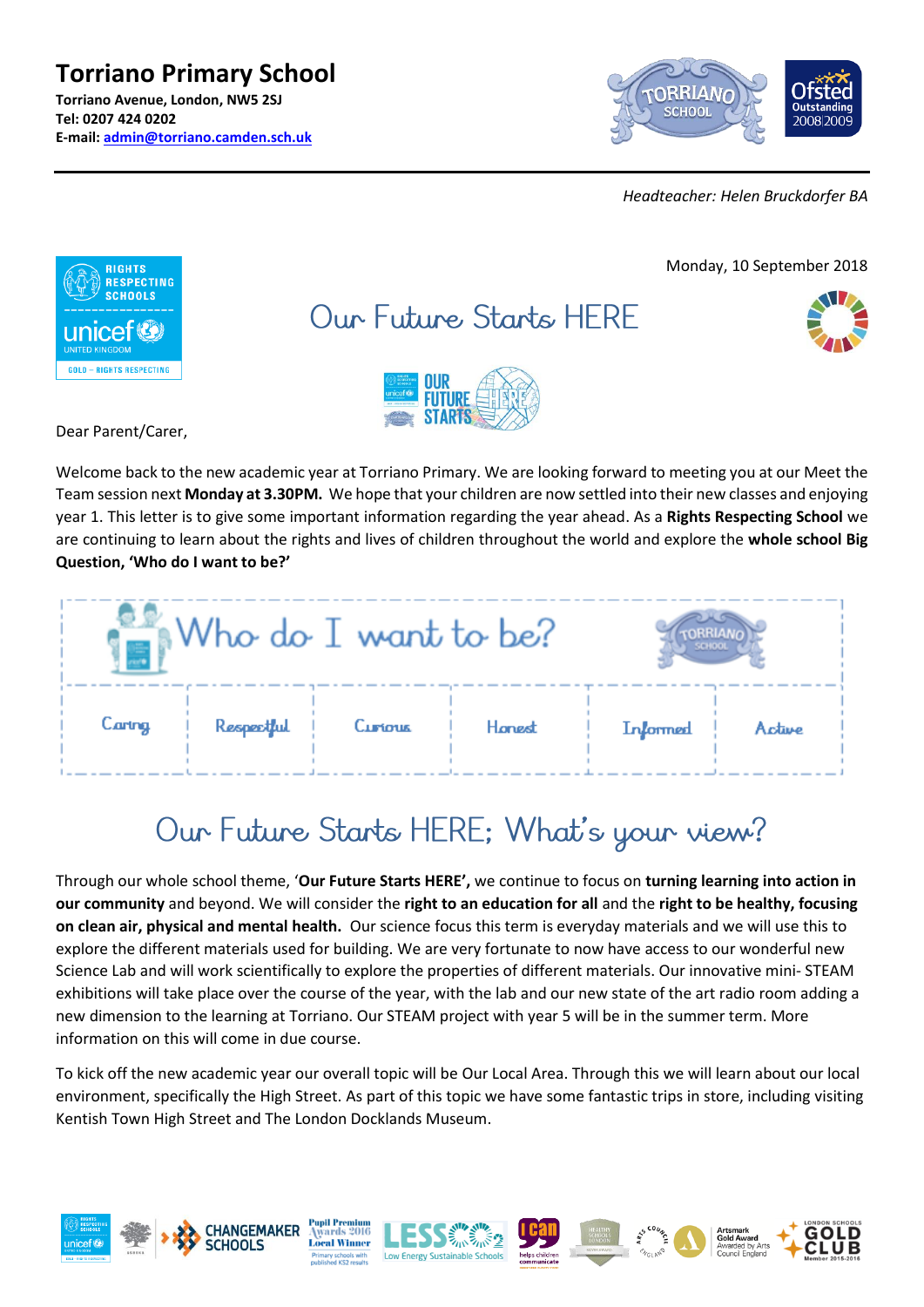### The Year Team



From Left: Siana Bretherton (IB Class Teacher), Dalal Shehrour (Teaching Assistant), Rebecca Rensten (IR Class teacher), Greta Usiene (Teaching Assistant)

# Rights Respecting Children

In class the children are rewarded for excellent work, participation and following the class charter and whole school values by progressing through the class incentive system. Once they have reached the top their names are entered into the class 'Golden Book' and they return to the start. After three entries their names are recorded in the school 'Golden Book' and a postcard is sent home to inform you of their achievement. Please ask your children if you want to know more about this system.



## Attendance and Punctuality

We are continuing our focus on improving attendance and punctuality. Our morning lessons will start **promptly at 9.00.** Please ensure that your child is at school on time. Year 1 hope to win the attendance award this term!













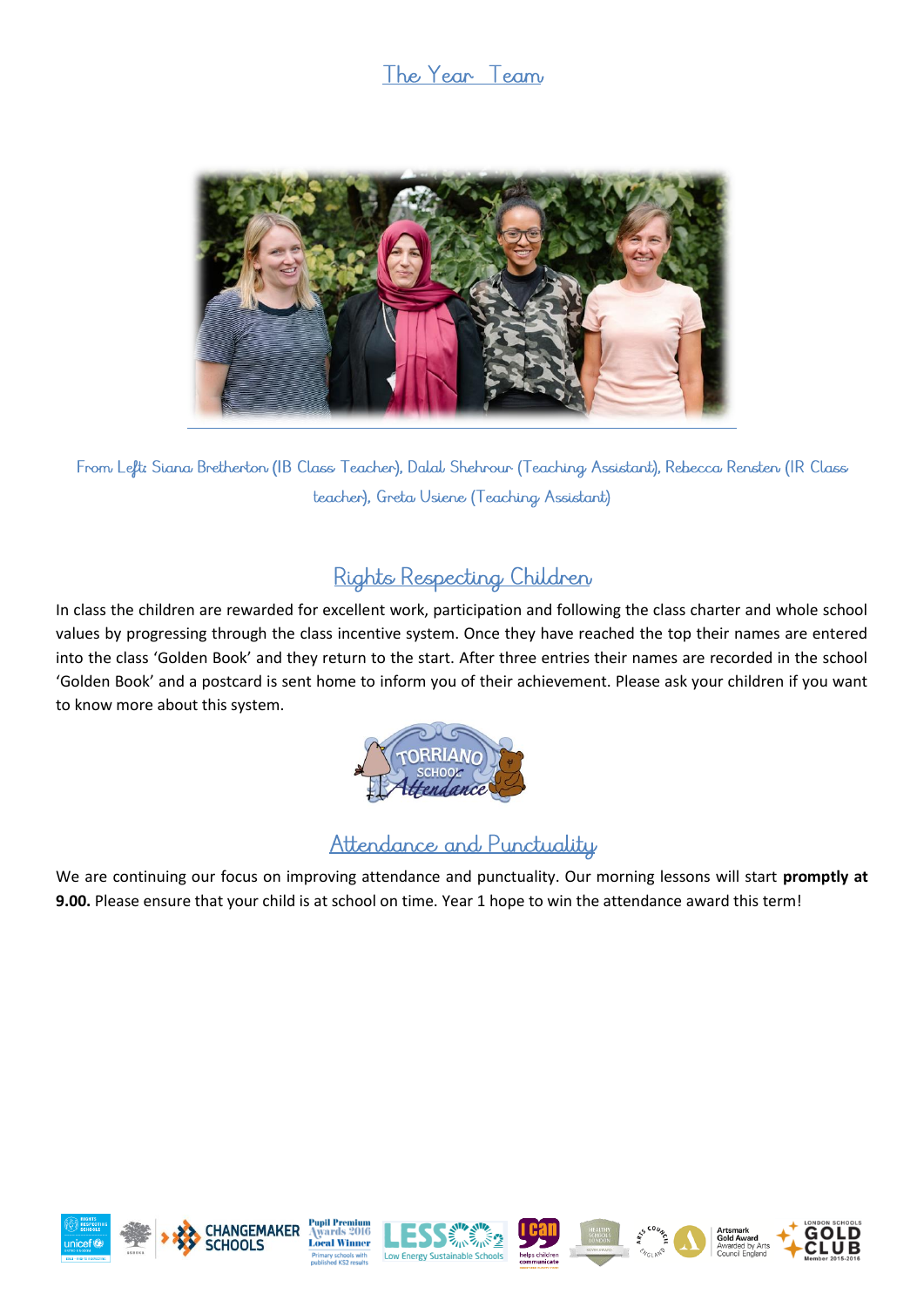#### Homework

| Homework                              | A piece of homework will be sent home each week linked to your child's<br>learning in class. On occasion, the children may get a science or a cross-<br>curricular project to complete over the holidays. Homework is sent home<br>on Wednesday and must be brought back to class on Monday morning.                                                                                                                                                                                                                                                                   |  |  |
|---------------------------------------|------------------------------------------------------------------------------------------------------------------------------------------------------------------------------------------------------------------------------------------------------------------------------------------------------------------------------------------------------------------------------------------------------------------------------------------------------------------------------------------------------------------------------------------------------------------------|--|--|
| Phonics -<br>Decoder Dog's Sound Book | Phonics lessons take place daily in Year 1 and form the foundations for<br>learning to read and write. Your child will have received a Decoder Dog<br>Sound Booklet from last year and will soon receive a new booklet<br>appropriate to the phase of Letters and Sounds they are learning. The<br>books are an opportunity for parents and carers to practise reading with<br>their child and they are also a useful communication tool between school<br>and home, helping you to understand what your child is working on now<br>and what their next steps will be. |  |  |
|                                       | We recommend that you use the book for around 5 minutes per day. It<br>can be helpful to set a timer or a target, such as a number of pages, for<br>your child so that they have an achievable goal. When you feel that your<br>child confidently knows all of the sounds and tricky words in the book,<br>please return to the class teacher. They will then award your child's<br>certificate and assign the next phase booklet.                                                                                                                                     |  |  |
| Home reading                          | Parental support is hugely important for developing reading skills,<br>confidence and understanding. Even if children are independent readers,<br>we still encourage parents to read with them or listen to them and<br>discuss the books they are reading.                                                                                                                                                                                                                                                                                                            |  |  |
|                                       | In year 1 children should be reading at home for around 10 minutes a<br>day. To help the teachers understand what and how much children are<br>reading, we request that they now complete their reading record at least<br>three times a week with a simple comment such as 'I enjoyed this book<br>because' 'It was funny when The parent can write the comment for<br>them if your child finds this challenging.                                                                                                                                                     |  |  |
|                                       | Reading records (monkey books) and reading books must be brought in<br>to class every day so that children can change their books. Reading<br>records will be checked regularly by adults, with a teacher comment<br>weekly.                                                                                                                                                                                                                                                                                                                                           |  |  |
| Fluency in maths                      | Knowing number facts is an important tool to enable your child to feel<br>confident in maths. Revising number facts, including counting in twos,<br>fives and tens, is an easy way to support your child's progress in<br>mathematics and we encourage children to revise them regularly.                                                                                                                                                                                                                                                                              |  |  |
|                                       | Through their weekly homework, children will be given strategies and<br>activities to support them.                                                                                                                                                                                                                                                                                                                                                                                                                                                                    |  |  |











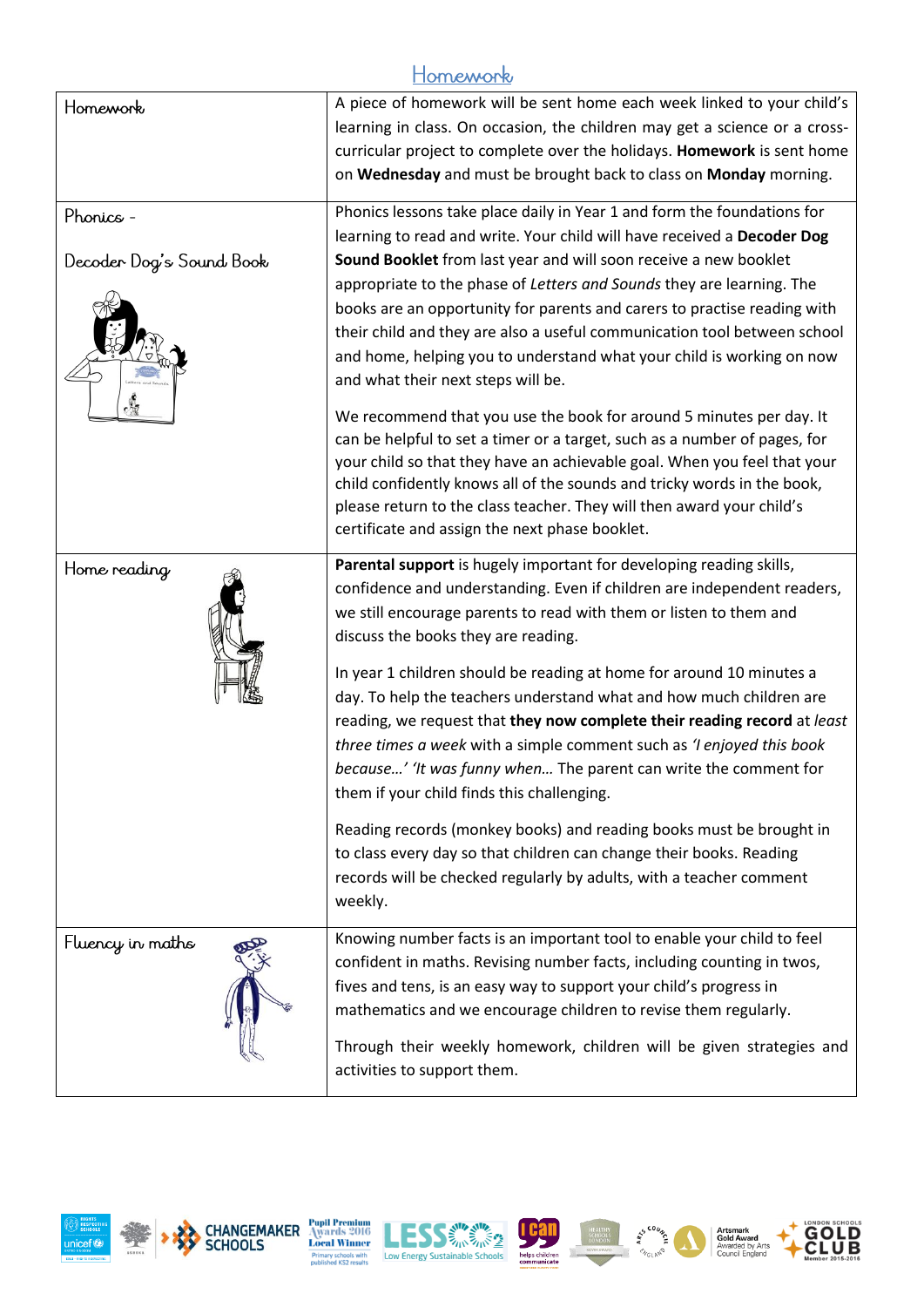

Only homework, books and reading records should be kept in a book bag as these are kept and used every day in class, please send their PE kits in a separate bag. From now on letters for trips and other correspondence will be issued through Arbor. Newsletters are sent via email every Friday and will also appear on the website.

#### No Shoe Classroom

As year 1 is a no shoe classroom, we ask children and visiting adults to take their shoes off when they come into the classroom. In year 1, our learning takes place inside and outside, which means children frequently have to take off their shoes. To make this easier we ask that children where shoes they can remove and put on independently.

#### PE

PE will take place every **Tuesday and Wednesday.** Please ensure that your child has the appropriate kit in a PE bag; a white top with black/navy shorts, joggers or leggings and trainers or plimsolls. The children will be changing for each PE lesson so these kits should stay at school at will be sent home every half term.

### Website

| A News Ethos Prospectus Year Groups Info Calendar Contact Us |  |
|--------------------------------------------------------------|--|
| Newsletters Term Dates Lunch Menus Internet Payments Maths   |  |

We are looking forward to a very successful year. You can keep informed about our learning on the school website: <http://www.torriano.camden.sch.uk/year-groups/year-1/>

# Learn together

Year 1 have their *Learn Together* session each **Thursday** morning from 9.05 am until approximately 9:40am. All are welcome! We also have an open door policy for parents and carers and will be available to discuss any queries at the end of each school day.

Kinds regards,

Siana and Rebecca





is 2016